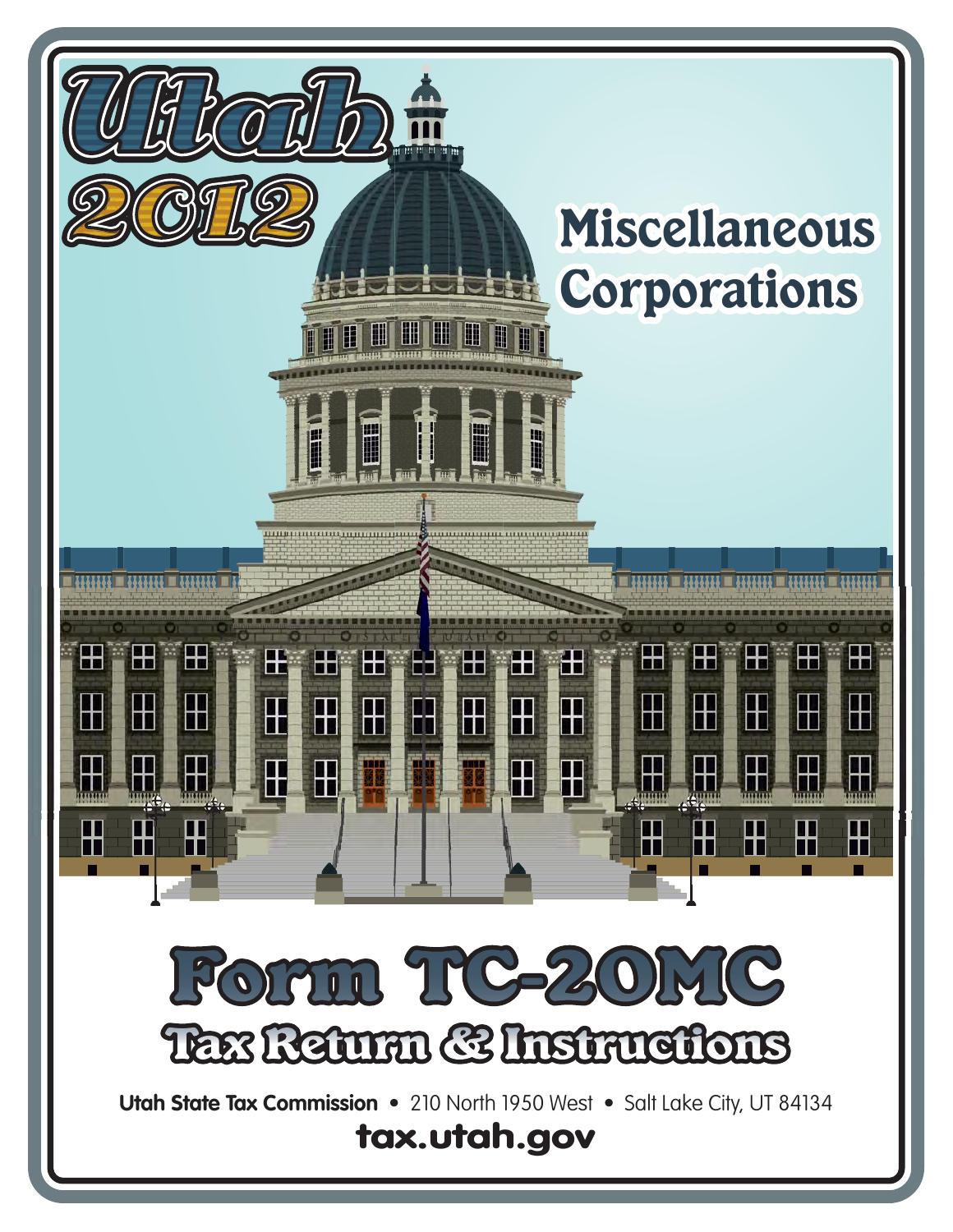# **Contents**

### **Online Services**

 Visit our website for detailed tax information and all Utah State tax forms and instructions.

#### **tax.utah.gov**

Utah accepts electronic filing for Partnerships, C Corporations and S Corporations.

#### **tax.utah.gov/developers/mef**



Pay tax due taxexpress.utah.gov and make payments online with a credit card or e-check.

**taxexpress.utah.gov**

#### **Need more information?**

| Questions | 801-297-2200 or<br>1-800-662-4335<br>(outside the Salt Lake area)  |  |  |
|-----------|--------------------------------------------------------------------|--|--|
| Research  | Utah rules, bulletins and<br>Commission decisions:<br>tax.utah.gov |  |  |
|           | Utah Code (UC): le.utah.gov                                        |  |  |
|           | Internal Revenue Code (IRC)                                        |  |  |

Internal Revenue Code **law.cornell.edu/uscode/26**

#### Order paper forms 801-297-6700 or 1-800-662-4335, ext. 6700 (outside the Salt Lake area)

### **Utah Taxpayer Advocate Service**

The Taxpayer Advocate Service assists taxpayers who have made multiple unsuccessful attempts to resolve concerns with the Tax Commission. This service helps resolve problems when normal departmental processes break down, identifies why the problem occurred and suggests remedies to stop the problem from recurring. See details at **tax.utah.gov/contact** or contact us to find out if you qualify for this assistance at 801-297-7562, toll free at 800-662-4335, ext. 7562, or by email at **taxpayeradvocate@utah.gov**.

The Taxpayer Advocate service should not be used to bypass normal methods for resolving disputes or issues.

## **E-Verify for Employers**

Employers can help prevent identity theft by verifying the social security numbers of job applicants. E-Verify is a free service of the U.S. Department of Homeland Security that verifies employment eligibility through the Internet. Employers can use E-Verify at **www.dhs.gov/E-Verify**.

**File TC-20 if Corporation filed federal form 1120 File TC-20S if S Corporation filed federal form 1120S File TC-20MC if Corporation filed federal forms 1120-H, 1120-RIC, 1120-REIT, 990-T or 8023**

*If you need an accommodation under the Americans with Disabilities Act, contact the Tax Commission at 801-297-3811 or Telecommunications Device for the Deaf (TDD) 801-297-2020. Please allow three working days for a response.*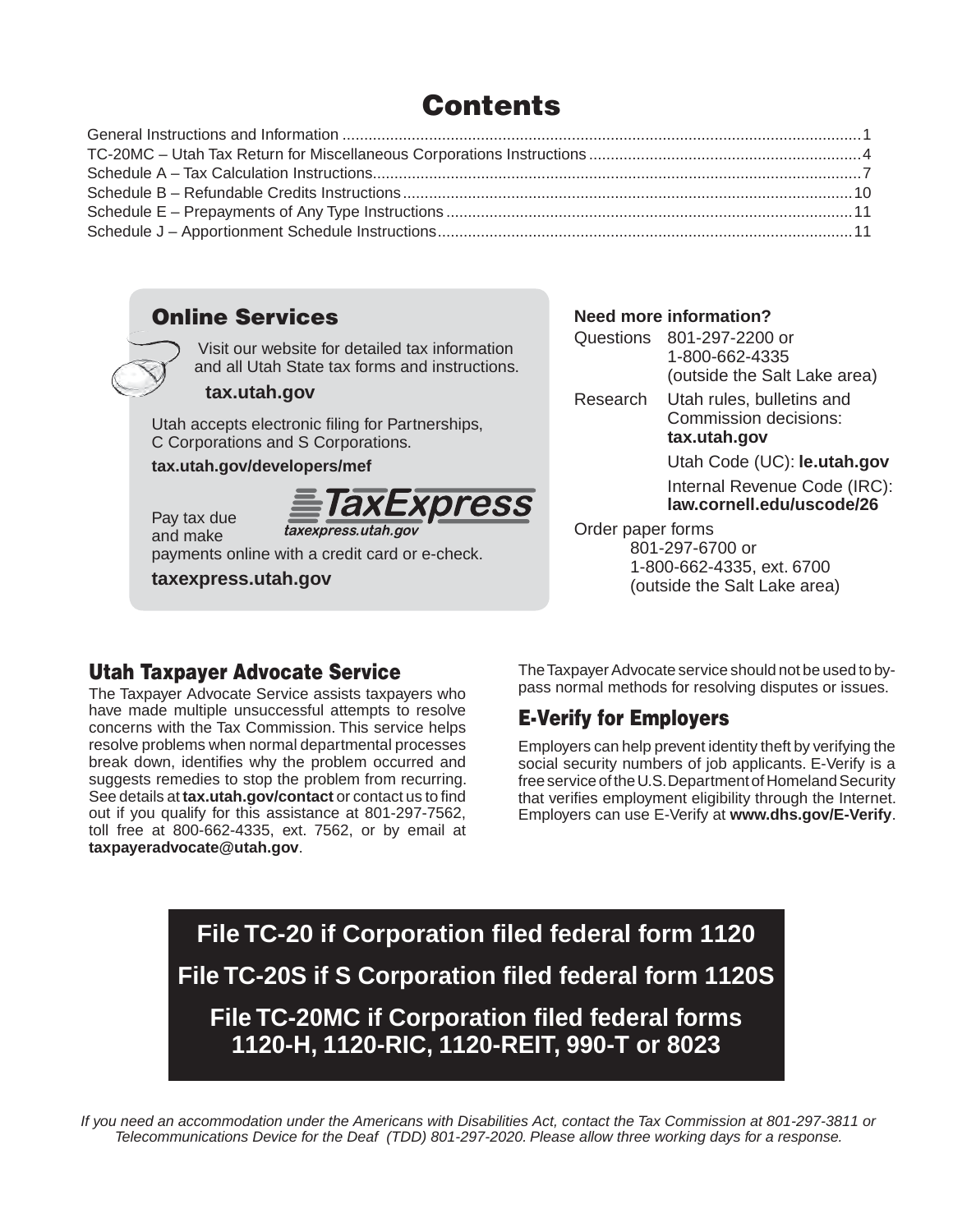# **General Instructions and Information**

## **What's New**

• **Apportionment Fraction for "Sales Factor Weighted Taxpayers."** For tax years beginning in 2012, the calculation of the apportionment fraction on Schedule J has changed to weight the sales factor 10 times for a corporation treated as a Sales Factor Weighted Taxpayer. See page 11.

## **Reminders**

- **Utah Net Loss Carryback:** Form TC-20L, *Utah Application for Refund from a Corporation Loss Carryback,* is to be used to carry a Utah net loss from a regular C corporation or a real estate investment trust back three years. See page 8.
- **Market Sourcing of Revenues from Performance of Services by Multi-state Taxpayers:** For tax years beginning after 2008, corporations performing a service both in and outside Utah must calculate the sales factor numerator on Schedule J by considering the service income to be in Utah if the buyer receives a greater benefit of the service in Utah than in any other state. See page 12.

## **Electronic Filing for Corporation Returns**

Utah corporation returns may be filed electronically under a joint program between the Internal Revenue Service and the Utah State Tax Commission.

The federal and state information is submitted at the same time and the IRS extracts its federal data and forwards the state data to the Tax Commission. No papers are required to be mailed to the agencies when filing electronically.

C corporations and S corporations may file electronically.

Check with your software provider to see if they offer electronic corporation filing.

To learn more about filing your corporation return electronically, go to **tax.utah.gov/developers/mef**.

### **Corporation Identification Numbers**

Utah uses the Federal Employer Identification Number (EIN) as the corporation's identification number with the state. The Utah Department of Commerce also issues a registration number upon incorporation or qualification in Utah. Enter both the EIN and Utah Incorporation/Qualification Number in the proper fields. These numbers are used for identification of the corporate tax return and any correspondence.

## **Corporation Changes**

Corporation changes (e.g., name change, physical and/ or mailing address changes, merger, or ceasing to do business in Utah) must be reported in writing to both:

> Division of Corporations Department of Commerce 160 E 300 S PO Box 146705 Salt Lake City, UT 84114-6705

and

 Master Records Utah State Tax Commission 210 N 1950 W Salt Lake City, UT 84134-3310

## **Dissolution or Withdrawal**

Corporations that cease to do business in Utah must either dissolve or withdraw the corporation.

Corporations incorporated in Utah must file *Articles of Dissolution* with the Department of Commerce.

Corporations incorporated outside of Utah (foreign corporations) must obtain a *Certificate of Tax Clearance* from the Tax Commission before withdrawing from Utah. Foreign corporations must file an *Application for Withdrawal* with the Department of Commerce.

To request a *Certificate of Tax Clearance*, contact the Tax Commission. We will prepare form TC-2001 and send it to you to complete.

Dissolving and withdrawing corporations must also close their other Utah tax accounts (sales, withholding, etc.). To close related tax accounts, send a completed TC-69C, *Notice of Change for a Tax Account,* to the attention of Master Records at the Tax Commission address above.

## **Rounding Off to Whole-Dollar Amounts**

Round off cents to the nearest whole dollar. Round down if cents are under 50 cents; round up if cents are 50 cents and above. **Do not enter cents anywhere on the return.**

## **Who Must File**

The Tax Commission does not mail returns for filing corporate taxes. If the corporation does not use software that provides the forms, you may obtain Utah forms by downloading copies from the Tax Commission website at **tax.utah.gov/forms**, or by calling the Forms Hotline at 801-297-6700 or 1-800-662-4335, ext. 6700.

**Note:** See *What to Attach and What to Keep* later in these General Instructions to identify what federal information is required with the Utah return.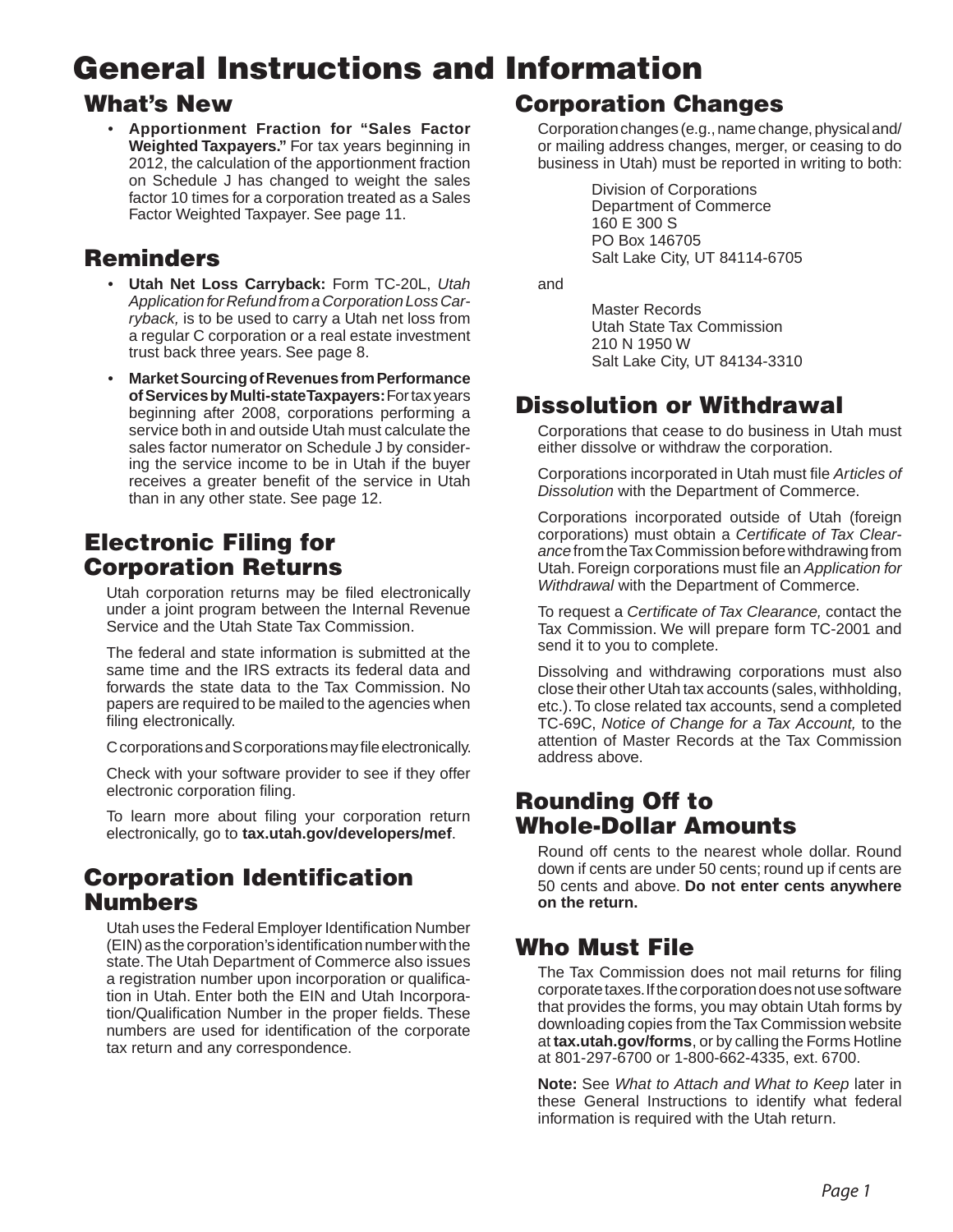### **Homeowners Association**

A homeowners association incorporated in Utah (domestic), qualified in Utah (foreign), or doing business in Utah whether qualified or not, must file a Utah form TC-20MC when it has taxable income for federal purposes and has filed federal form 1120-H. Attach a copy of your federal form 1120-H to your Utah TC-20MC. Other detail schedules should NOT be included. The Auditing Division of the Tax Commission may request these detail schedules at a later date.

### **Regulated Investment Company (RIC)**

Every regulated investment company (RIC) or fund of such company, as defined in IRC  $\S$ §851(a) or 851(g), organized under the laws of Utah must file a Utah form TC-20MC. Attach a copy of your federal form 1120- RIC to your Utah TC-20MC. Other detail schedules should NOT be included. The Auditing Division of the Tax Commission may request these detail schedules at a later date.

### **Real Estate Investment Trust (REIT)**

Every real estate investment trust (REIT) or fund of such company, as defined in IRC §856, registered or doing business in Utah must file a Utah form TC-20MC. Doing business in Utah includes owning an interest in Utah real property. Attach a copy of your federal form 1120- REIT to your Utah TC-20MC. Other detail schedules should NOT be included. The Auditing Division of the Tax Commission may request these detail schedules at a later date.

### **Exempt Corporation with Unrelated Business Income**

An exempt corporation incorporated in Utah (domestic), qualified in Utah (foreign), or doing business in Utah whether qualified or not, must file a Utah form TC-20MC when it has unrelated business income. Attach a copy of your federal form 990-T to your Utah TC-20MC. Other detail schedules should NOT be included. The Auditing Division of the Tax Commission may request these detail schedules at a later date.

### **One-day Utah Corporation (IRC Section 338)**

Transactions for which an election has been made or considered to be made for federal purposes under IRC §338 are treated as provided in UC §59-7-114.

An election is not available for Utah purposes unless an election is made or considered to be made for federal purposes.

If an election is made or considered to be made for federal purposes under IRC §338, other than under Subsection  $338(h)(10)$ , the target corporation must file a separate entity one-day Utah form TC-20MC, as is required for federal purposes. The target corporation must include in that return the gain or loss on the deemed sale of assets in its adjusted income (UC §59-7-114).

The gain or loss on the deemed sale of assets must be apportioned to Utah using the apportionment fraction, calculated to **six decimals,** of the target corporation, calculated on a separate entity basis for the most recent preceding taxable year consisting of 180 days or more.

If an election is made for federal purposes under IRC §338(h)(10) or IRC §336(e), do not use form TC-20MC, use form TC-20.

Attach a copy of your federal return including the IRC §338 gain or loss and federal form 8023 to your Utah TC-20MC.

## **Where to File**

Send the completed return with any payment to:

 Utah State Tax Commission 210 N 1950 W Salt Lake City, UT 84134-0300

## **Taxable Year**

The taxable year for Utah tax purposes must match the taxable year used for federal tax purposes. When the taxable year changes for federal purposes, the taxable year must be changed for Utah tax purposes.

## **Due Date**

A return must be filed on or before the 15th day of the fourth month following the close of the taxable year. If the due date falls on a Saturday, Sunday or legal holiday, the due date becomes the next business day.

The due date for an exempt organization with unrelated business income (TC-20MC, Schedule A, Part 4) is the same as the due date of its federal return.

The due date of the one-day return (TC-20MC, Schedule A, Part 5) is the same as the due date of the return that includes the taxable period of the target corporation immediately preceding the one-day return.

## **Filing Extension**

Corporations are automatically allowed an extension of up to six months to file a return without filing an extension form. This is an extension of time to file **the return – NOT an extension of time to pay taxes.**  To avoid penalty, the prepayment requirements must be met on or before the original return due date and the return must be filed within the six-month extension period.

## **Minimum Tax**

There is a minimum tax (privilege tax) of \$100 on every regular C corporation, regulated investment company and real estate investment trust regardless of whether the corporation exercises its right to do business. The minimum tax does not apply to S corporations, homeowners associations, or exempt corporations with unrelated business income.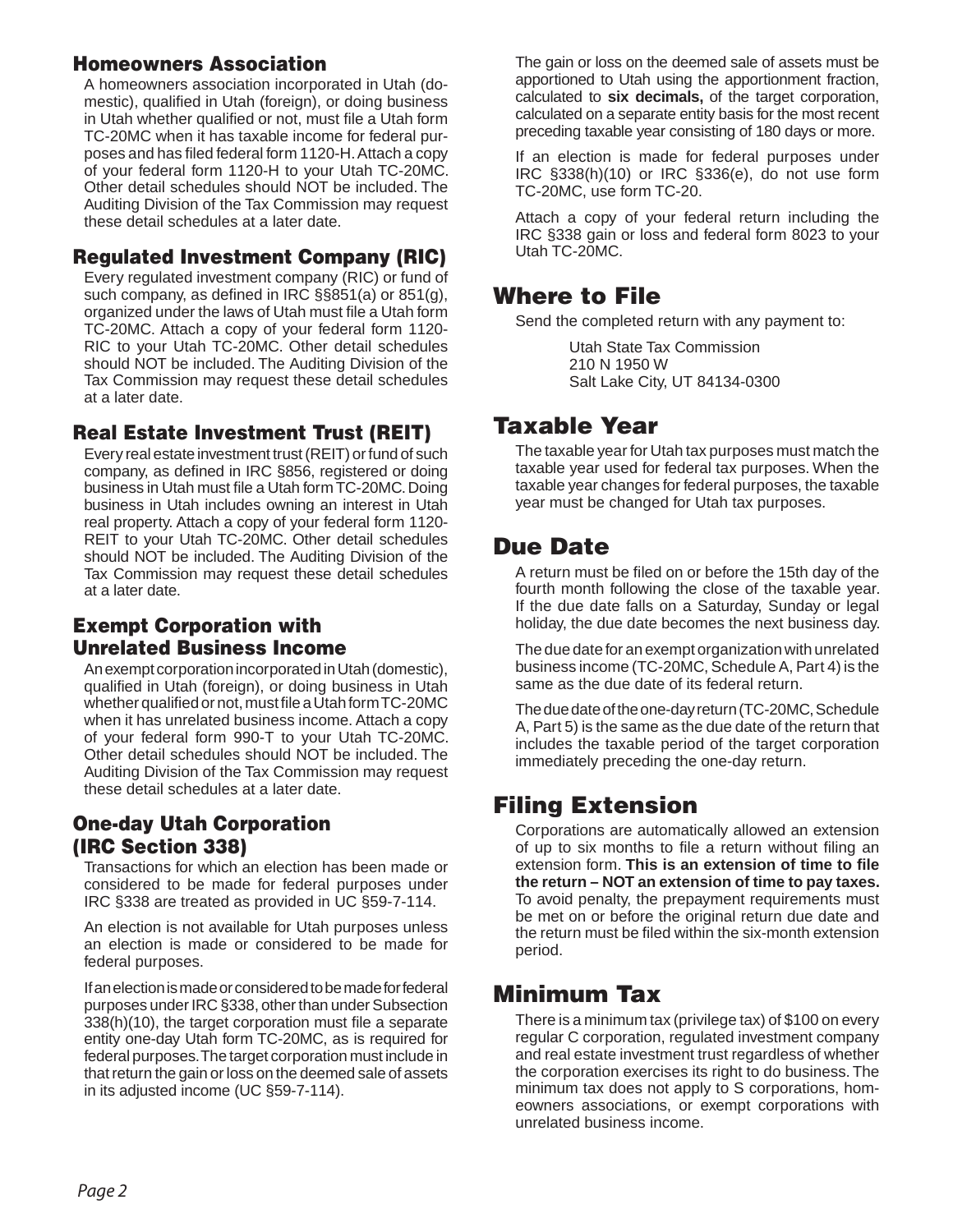## **Prepayment of Minimum Tax**

Corporations subject to the minimum tax that meet the prepayment requirement in the **current** year and that had a tax liability of \$100 (the minimum tax) for the previous year may choose to prepay the minimum tax amount of \$100 on the 15th day of the 12th month instead of four increments of \$25.

Corporations subject to the minimum tax that met the prepayment requirement in the **previous** year and have a tax liability of \$100 (the minimum tax) in the current year may choose to prepay the minimum tax amount of \$100 on the 15th day of 12th month instead of four increments of \$25. In this case, the corporation must pay \$100, not 90 percent.

Corporations subject to the minimum tax not making the required tax prepayments are subject to a penalty as stated in *Penalties,* below.

## **Prepayment Requirements**

**(Does not apply to One-day Target Corporations electing under Section 338)**

### **Extension Prepayments**

The required extension prepayments must equal 90 percent of the current year tax liability (or, if applicable, the \$100 minimum tax, whichever is greater) or 100 percent of the previous year's tax liability.

Corporations should make estimated prepayments using form TC-559, *Corporation/Partnership Payment Coupon*.

### **Quarterly Payments**

Every corporation having a Utah tax liability of \$3,000 or more in the current taxable year, or a tax liability of \$3,000 or more in the previous taxable year, must make quarterly estimated tax payments.

A corporation is not subject to the estimated tax payment requirements the first year it is required to file a return in Utah if the corporation makes a payment on or before the due date, without the extension, equal to or greater than the minimum tax.

Quarterly estimated tax payments are due (in four payments) on the 15th day of the 4th, 6th, 9th and 12th months of the corporation's taxable year. Corporations may elect to make the quarterly estimated tax payments equal to 100 percent of the prior year's tax in four equal payments, or 90 percent of the current year's tax based on the percentages below. As defined in UC §59-7-504(2), the applicable percentage of the required payment for annualized income installments, for adjusted seasonal installments, and for estimated tax payments based on the current year tax liability, is the following:

| <b>Installment</b> | <b>Percentage</b> |
|--------------------|-------------------|
| 1st                | 22.5              |
| 2 <sub>nd</sub>    | 45.0              |
| 3rd                | 67.5              |
| 4th                | 90.0              |

If a taxpayer elects a different annualization period than the period used for federal purposes, the taxpayer must make an election with the Tax Commission at the same time as provided in IRC §6655. Estimated tax payments should be made with form TC-559, *Corporation/Partnership Payment Coupon.*

Corporations not making the required tax prepayments are subject to a penalty as stated in *Penalties,* below.

## **Penalties**

Utah law (UC §59-1-401) provides penalties for not filing tax returns by the due date, not paying tax due on time, not making sufficient prepayment on extension returns, and not filing information returns or supporting schedules. Details of these penalties, along with additional penalties, are at **tax.utah.gov/billing/ penalties-interest** and in Pub 58, *Utah Interest and Penalties,* at **tax.utah.gov/forms**.

The Tax Commission will calculate the penalty for underpayment of required prepayments.

### **Exceptions to Penalty on Estimated Tax**

#### **Annualized Exception**

A corporation may annualize its income before determining the amount of each estimated tax installment. Follow federal guidelines to determine annualized income. If the corporation meets the annualized exception at the federal level for any installment, check the appropriate box(es) on Utah form TC-20MC, line 15.

#### **Recurring Seasonal Exception**

A corporation with recurring seasonal income may annualize its income before determining the amount of each estimated tax installment. Follow federal guidelines to determine seasonal income. If the corporation meets the seasonal exception at the federal level for any installment, check the appropriate box(es) on Utah form TC-20MC, line 15.

#### **Prepayment of Minimum Tax Requirement**

See *Prepayment of Minimum Tax* instructions above.

**NOTE:** The prepayment penalty does not apply to a one-day target corporation under IRC Section 338.

### **Interest (in addition to penalties due)**

Interest is assessed on underpayments from the due date until the liability is paid in full. The interest rate for the 2013 calendar year is **2 percent**.

Get Pub 58, *Utah Interest and Penalties,* which contains applicable interest rates at **tax.utah.gov/forms** or by calling or writing the Tax Commission.

## **Suspension for Failure to Pay Tax Due**

Utah law provides for suspension of a corporation's right to do business in Utah if it fails to pay taxes due before 5:00 p.m. on the last day of the 11th month after the due date.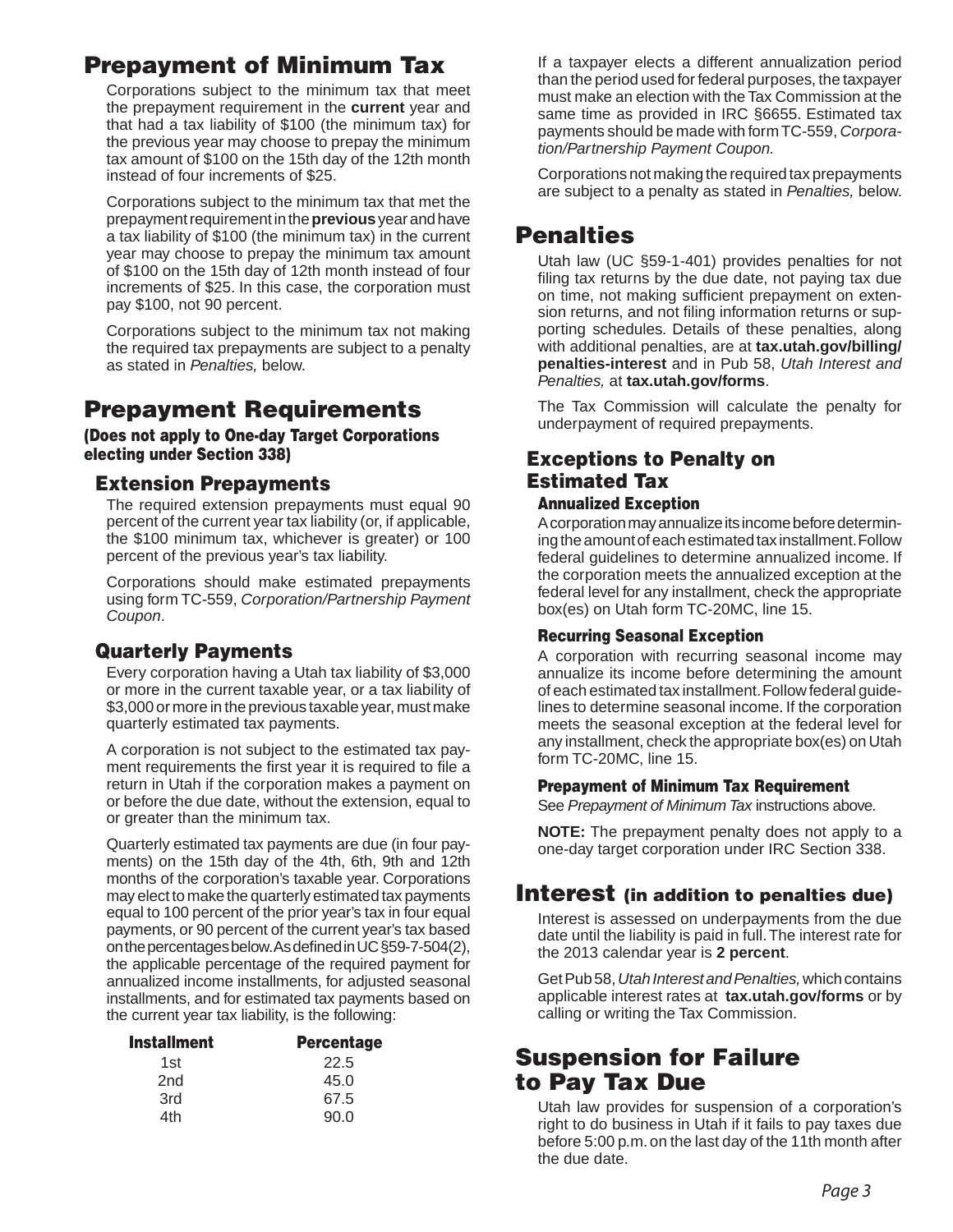If a corporation owes tax and is unable to pay the whole amount owed, the corporation may complete form TC-804B, *Business Tax Payment Agreement Request,*  available at **tax.utah.gov/forms**.

### **What to Attach and What to Keep**

Include the following with your Utah TC-20MC. Also, keep copies of these with your tax records.

- **Utah miscellaneous corporation return schedules:** Attach to TC-20MC the page 2 and applicable schedules A (page 1 or page 2), B/E, and/or J.
- **Federal return:**
	- **Regulated Investment Company** Attach a copy of your federal form 1120-RIC.
- **Real Estate Investment Trust** Attach a copy of your federal form 1120-REIT.
- **Homeowners Association** Attach a copy of your federal form 1120-H.
- **Unincorporated Exempt Organization or Exempt Corporation having Unrelated Business Income** – Attach a copy of your federal form 990-T.
- **One-day Target Corporation with an IRC Section 338 Election** – Attach a copy of your federal form 8023.

**Do not send** the credit schedules, worksheets, or other documentation unless specifically requested in these instructions. Keep these in your files. You may be asked to provide this information later to verify entries on your Utah return.

# **TC-20MC – Utah Tax Return for Miscellaneous Corporations Instructions**

## **Filing Period**

File using the 2012 return for calendar year 2012 and fiscal years beginning in 2012 and ending in 2013. If the return is for a fiscal year or a short tax year (less than 12 months), fill in the tax year beginning and end dates at the top of the form using the format mm/dd/yyyy.

## **Corporation Name and Address**

Enter the corporation name, address and telephone number, including area code. If the address has changed, check the physical address and/or mailing address box. To make additional changes, see Corporation Changes in the General Instructions.

### **Zip Code**

Enter your ZIP Code, including the "plus four" at the end, without a hyphen.

### **Foreign Country**

If your address is in a foreign country, enter the mailing address where indicated. Enter the foreign city, state/ province and postal code in the City field. Abbreviate if necessary. Leave the State and ZIP Code fields blank. Enter only the foreign country name in the "Foreign country" field. This is a Postal Service requirement.

### **EIN and Utah Incorporation/ Qualification Number**

Enter your Federal Employer Identification Number (EIN) and Utah Incorporation/Qualification Number issued by the Department of Commerce in the appropriate fields.

## **Amended Returns**

**Do not submit a copy of your original return with your amended return.**

To amend a previously filed return, use the tax forms and instructions for the year you are amending. You can get prior year forms and instructions at **tax.utah.gov/forms**.

Amend your return if:

- you discover an error on your Utah or federal return after it has been filed, or
- your federal return is audited or adjusted by the IRS and the audit or adjustment affects your Utah return. You must amend your Utah return within 90 days of the IRS's final determination.

To qualify for a refund or credit, an amended return must be filed by the later of three years after the original return was due or two years from the date the tax was paid. A return filed before the due date is considered filed on the due date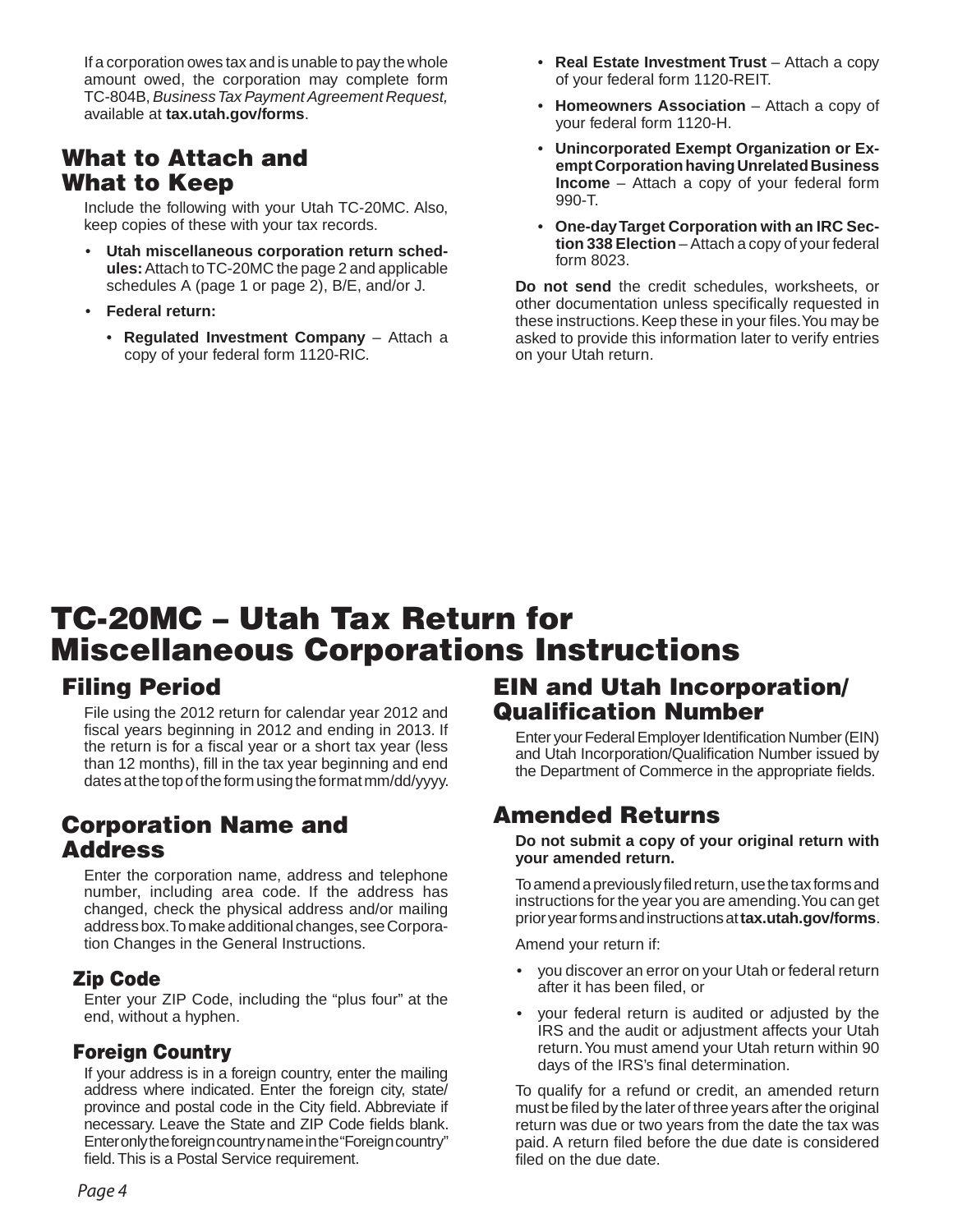To amend a previously filed return, enter on page 1 of the Utah return on the line titled "AMENDED RETURN" a code number that best corresponds to your "REASON FOR AMENDING." See codes below.

#### **Reason-for-Amending Codes**

- **1** You filed an amended federal return with the IRS. Attach a copy of your amended federal return.
- **2** You made an error on your Utah return. Attach an explanation of the error.
- **3** Your federal return was changed by an IRS audit or adjustment that affects your Utah return. Attach a copy of the IRS adjustment.
- **4** Other. Attach explanation to return.

Enter the corrected figures on the return and/or schedule. Enter all other amounts as shown on your original return. If you received a refund on your original return, subtract the previous refund (exclude refund interest) from the amount of any tax paid with the original return and/or subsequent payments of the tax prior to filing the amended return. Enter the net amount on line 7. A net refund should be entered as a negative amount (preceded by a minus sign).

## **Federal Form 8886**

If you filed federal Form 8886, Reportable Transac*tion Disclosure Statement*, with the Internal Revenue Service, enter an "X" at the top of TC-20MC, where indicated.

## **Line-by-Line Instructions**

#### **Line 1 – Corporation Return Type**

Enter an "X" on the line that matches the type of corporation return being filed. There are five choices:

- Regulated Investment Company (these corporations must complete Part 1 of Schedule A and attach a copy of federal form 1120-RIC).
- Real Estate Investment Trust (these corporations must complete Part 2 of Schedule A and attach a copy of federal form 1120-REIT). Note: A captive real estate investment trust must file a TC-20 instead of a TC-20MC. For more information, see the TC-20 instructions.
- Homeowners Association with IRC Section 528 Income (these corporations must complete Part 3 of Schedule A and attach a copy of federal form 1120-H).
- Unincorporated Exempt Organization or Exempt Corporation having Unrelated Business Income (these corporations must complete Part 4 of Schedule A and attach a copy of federal form 990-T).
- One-day Target Corporation with an IRC Section 338 Election (these corporations must complete Part 5 of Schedule A and attach a copy of federal form 8023).

#### **Line 2 – Tax**

Enter the amount of tax calculated in the applicable part on Schedule A.

Form TC-20MC, Schedule A **must** be completed and attached. See instructions for Schedule A on page 7 of these instructions. Attach only page 1 or page 2 of the Schedule A that applies to your corporation.

#### **Line 3 – Utah Use Tax**

You must pay use tax on all taxable items bought for storage, use or consumption in Utah during the filing year, if sales and use tax was not paid to the seller at the time of purchase. This includes Internet or catalog purchases. If you file a Utah sales tax return, include the use tax on that form. If you do not file a Utah sales tax return, report the use tax on line 3 of TC-20MC.

You may take a credit for sales or use tax paid to another state (but not a foreign country). If the other state's tax rate is lower than Utah's, you must pay the difference. If the other state's tax rate is more than Utah's, no credit or refund is given. If sales tax was paid to more than one state, complete the worksheet on the following page for each state. Add lines 8 on all worksheets and enter the total on line 3 of TC-20MC.

Sales and use tax rates vary throughout Utah. Use

### **Use Tax Rate Chart** (Effective Dec. 31, 2012) **.0595 Morgan County**

| .0595 | <b>Beaver County</b>        | .0595      | <b>Morgan County</b>             |
|-------|-----------------------------|------------|----------------------------------|
| .0695 | <b>Beaver City</b>          | .0595      | <b>Piute County</b>              |
| .0595 | <b>Box Elder County</b>     | .0595      | <b>Rich County</b>               |
| .0650 | Brigham City, Perry,        | .0755      | <b>Garden City</b>               |
|       | Willard                     | .0685      | <b>Salt Lake County</b>          |
| .0695 | Snowville                   | .0705      | South Salt Lake                  |
| .0630 | <b>Cache County</b>         | 0.0835     | Alta                             |
| .0655 | Cache Valley Transit,       | .0595      | <b>San Juan County</b>           |
|       | Hyde Park, Lewiston,        | .0635      | Blanding, Monticello             |
|       | Millville                   | .0595      | <b>Sanpete County</b>            |
| .0660 | Hyrum, Logan, Nibley,       | .0625      | Ephraim, Fairview,               |
|       | N. Logan, Providence,       |            | Gunnison, Mt. Pleasant           |
|       | Richmond, River Heights,    | .0595      | <b>Sevier County</b>             |
|       | Smithfield                  | .0605      | Aurora, Redmond                  |
| .0595 | <b>Carbon County</b>        | .0635      | Richfield, Salina                |
| .0625 | Wellington                  | .0605      | <b>Summit County</b>             |
| .0635 | Price                       | .0635      | <b>Snyderville Basin Transit</b> |
| .0695 | <b>Daggett County</b>       | .0745      | Park City                        |
| .0650 | <b>Davis County</b>         | .0595      | <b>Tooele County</b>             |
| .0660 | Bountiful, Centerville,     | .0625      | Erda, Grantsville,               |
|       | N. Salt Lake, W. Bountiful, |            | Lakepoint, Lincoln, Stans-       |
|       | <b>Woods Cross</b>          |            | bury Park                        |
| .0595 | <b>Duchesne County</b>      | .0635      | <b>Tooele City</b>               |
| .0605 | Duchesne City               | .0605<br>L | <b>Uintah County</b>             |
| .0635 | Roosevelt                   | 1.0635     | Naples, Vernal                   |
| .0595 | <b>Emery County</b>         | .0675      | <b>Utah County</b>               |
| .0775 | <b>Green River</b>          | .0685      | Cedar Hills, Orem                |
| .0695 | <b>Garfield County</b>      | .0595      | <b>Wasatch County</b>            |
| .0795 | Boulder, Panguitch,         | .0625      | Heber                            |
|       | Tropic                      | .0705      | Independence                     |
| .0805 | <b>Bryce Canyon</b>         | .0735      | Midway, Park City East           |
| .0595 | <b>Grand County</b>         | .0595      | <b>Washington County</b>         |
| .0785 | Moab                        | .0625<br>L | Hurricane, Ivins, La             |
| .0595 | <b>Iron County</b>          |            | Verkin, St. George,              |
| .0605 | <b>Cedar City</b>           |            | Santa Clara,                     |
| .0785 | <b>Brian Head</b>           |            | <b>Washington City</b>           |
| .0595 | <b>Juab County</b>          | .0755      | Springdale                       |
| .0620 | Santaquin South             | .0595      | <b>Wayne County</b>              |
| .0625 | Nephi                       | .0685      | <b>Weber County</b>              |
| .0695 | <b>Kane County</b>          | .0705      | Falcon Hill Riverdale,           |
| .0795 | Kanab, Orderville           |            | Riverdale                        |
| .0595 | <b>Millard County</b>       |            |                                  |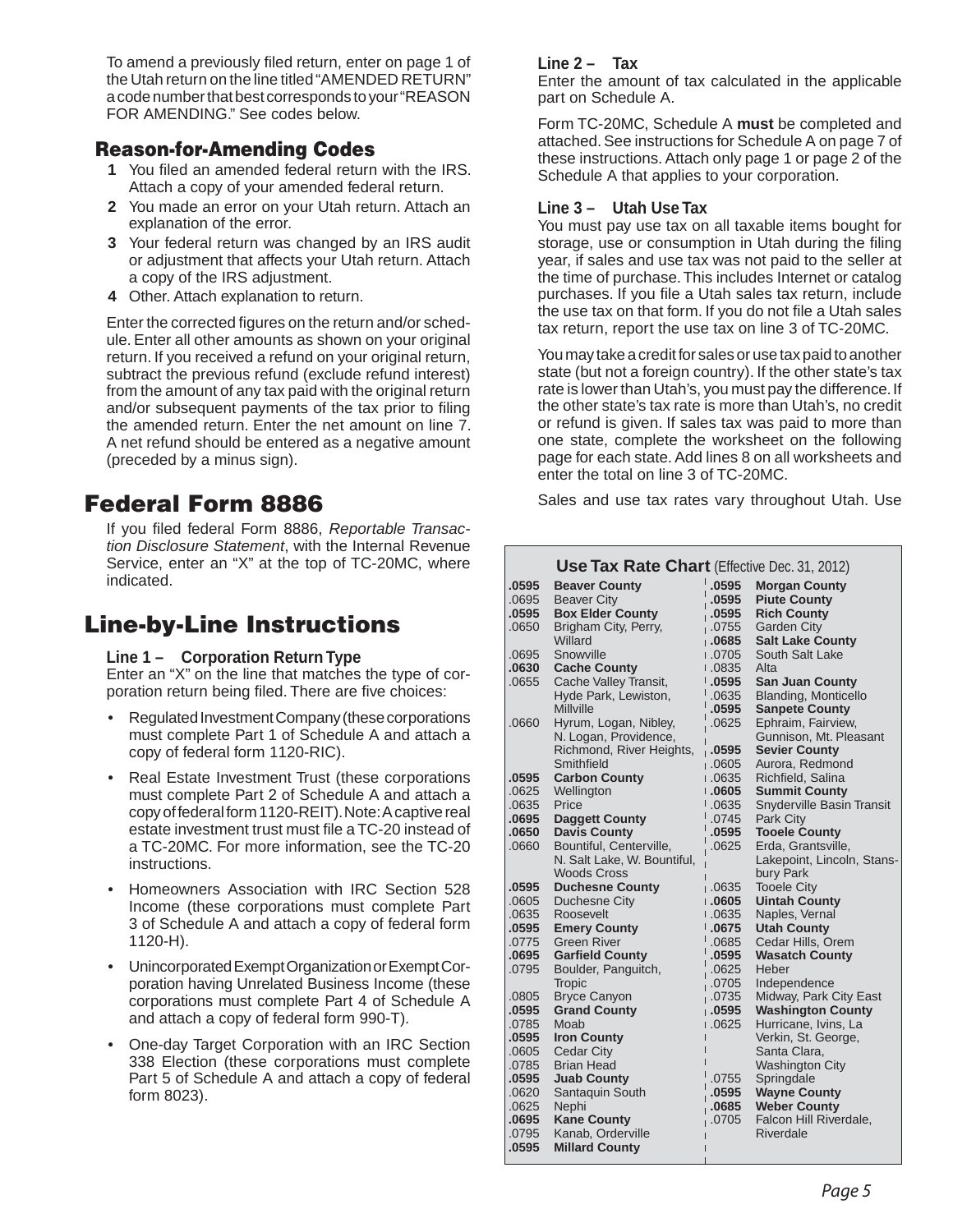#### **Worksheet for Computing Utah Use Tax** (Retain this worksheet for your records)

| If less than zero, enter "0" \$ |  |  |  |
|---------------------------------|--|--|--|
|                                 |  |  |  |

the chart on the previous page to get the rate for the location where the merchandise was delivered, stored, used or consumed. Use the county tax rate if the city is not listed.

Grocery food bought through the Internet or catalog is taxed at 3%.The grocery food must be sold for ingestion or chewing by humans and consumed for the substance's taste or nutritional value. The reduced rate does not apply to alcoholic beverages or tobacco. See Publication 25 at tax.utah.gov/forms for more information.

#### **Line 4 – Total Tax**

Add line 2 and line 3.

#### **Line 5 – Refundable Credits**

Enter the total of the refundable credits listed on Schedule B.

#### **Line 6 – Prepayments from Schedule E**

A refundable credit is allowed for advance payments made as quarterly estimated tax payments, prepayments and extension payments (form TC-559). Include any overpayment from a prior year that was applied to this year. Enter the prepayments on Schedule E and carry the total from line 4 of Schedule E to line 6 of the TC-20MC.

#### **Line 7 – Amended Returns Only**

This line is only for amended returns. Enter the amount of tax paid with the original return and/or subsequent payments made prior to filing this amended return, less any previous refunds (exclude refund interest). A net refund should be entered as a negative amount (preceded by a minus sign).

#### **Line 8 – Total Refundable Credits**

**and Prepayments**

#### Add lines 5 through 7.

#### **Line 9 – Tax Due**

If line 4 is larger than line 8, subtract line 8 from line 4.

#### **Line 10 – Penalties and Interest**

Enter any penalties and interest that apply to this return.

#### **Line 11 – Total Due - Pay This Amount**

Add line 9 and line 10. Make check or money order payable to the Utah State Tax Commission. Do not mail cash. The Tax Commission assumes no liability for loss of cash placed in the mail.

#### **Line 12 – Overpayment**

If line 8 is larger than the sum of line 4 and line 10, subtract the sum of line 4 and line 10 from line 8.

#### **Line 13 – Amount of Overpayment to be Applied to Next Taxable Year**

All or part of any overpayment shown on line 12 may be applied as an advance payment for the next tax year. Enter the amount to be applied (may not exceed the overpayment on line 12).

#### **Line 14 – Refund**

Subtract line 13 from line 12. This is the amount to be refunded to you.

#### **Line 15 – Quarterly Estimated Prepayments Meeting Exception**

Check any boxes corresponding to the four quarters to which a federal penalty exception applies. Refer to *Prepayment Requirements* in the General Instructions for exceptions to the penalty on underpayments. Attach supporting documentation.

### **Signature and Date Line**

Sign and date the return. A refund will not be allowed without a signature.

## **Paid Preparer Authorization**

If the corporation wants to allow the Tax Commission to discuss their 2012 return with the paid preparer who signed it, enter an "X" in the box on the right side of the signature area of the return where indicated. This authorization applies only to the individual whose signature appears in the Paid Preparer Section of the return. It does not apply to the firm, if any, shown in that section. If you enter an "X" in the box, the corporation is authorizing the Tax Commission to call the paid preparer to answer any questions that may arise during the processing of the return. The paid preparer is also authorized to:

- give the Tax Commission any information that is missing from the return,
- call the Tax Commission for information about the processing of the return or the status of any refund or payment(s), and
- respond to certain Tax Commission notices about math errors, offsets and return preparation.

The corporation is not authorizing the preparer to receive any refund, bind the entity to anything (including any additional tax liability), or otherwise represent the entity before the Tax Commission. The authorization will automatically end no later than the due date (without regard to extensions) for filing the entity's 2013 tax return.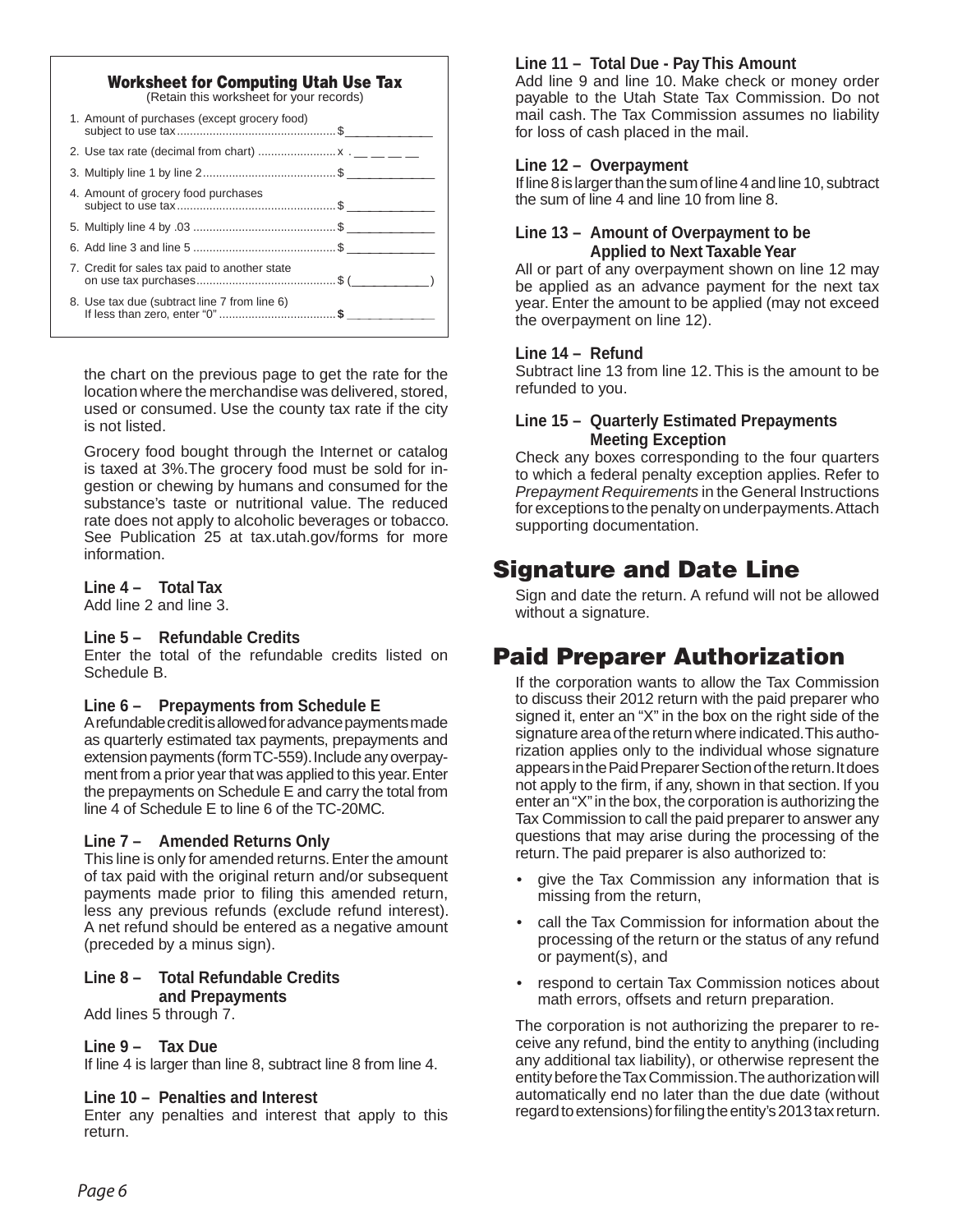If the entity wants to expand the preparer's authorization, complete and submit to the Tax Commission form TC-737, *Power of Attorney and Declaration of Representative*. Get form TC-737 at **tax.utah.gov/forms**. If you wish to revoke the authorization before it ends, submit your request in writing to the Utah State Tax Commission, attention Taxpayer Services, 210 N 1950 W, SLC, UT 84134.

### **Paid Preparer**

The paid preparer must enter his or her name, address and PTIN in the section below the corporate officer's signature on the return.

### **Preparer Penalties (UC §59-1-401(11))**

The person who prepares, presents, procures, advises, aids, assists or counsels another on a return, affidavit, claim or similar document administered by the Tax Commission, and who knows or has reason to believe it may understate a tax, fee or charge is subject to both a civil penalty (\$500 per document) and criminal penalties (second degree felony with a fine from \$1,500 to \$25,000).

### **Supplemental Information to be Supplied by All Corporations**

All corporations filing a TC-20MC must complete this information located on page 2 of the return.

# **Schedule A – Tax Calculation Instructions**

### **Part 1 – Regulated Investment Company**

Remember to mark line 1 on TC-20MC showing this return is for a Regulated Investment Company.

#### **Line 1 – Investment Company Taxable Income (Loss)**

Enter the investment company's taxable income (loss) from federal form 1120-RIC, line 26.

#### **Line 2 – Municipal Interest**

Enter any municipal interest as determined by IRC §852(b)(2).

#### **Line 3 – Exclusion of Net Capital Gain** Enter any net capital gain exclusion as determined by IRC §852(b)(2).

#### **Line 4 – Net Taxable Income**

Add lines 1 through 3.

#### **Line 5 – Deduction for Capital Gain Dividends**

Enter any deduction for capital gain dividends as defined in IRC §852(b)(3)(c).

#### **Line 6 – Exempt Interest Dividends**

Enter any exempt interest dividends as defined in IRC  $§852(b)(5)(c)$ .

### **Line 7 – Utah Taxable Income (Loss)**

Subtract the total of lines 5 and 6 from line 4.

#### **Line 8 – Initial Tax**

Multiply line 7 by 5% (.05). This is the initial Utah corporate tax. Do not enter an amount less than zero.

#### **Line 9 – Minimum Tax**

The minimum tax for a regulated investment company is \$100.

#### **Line 10 – Tax**

Enter the larger of the tax on line 8 or the minimum tax on line 9. Carry this tax to line 2 of TC-20MC.

**Note:** Attach a copy of your federal form 1120-RIC to your Utah return.

### **Part 2 – Real Estate Investment Trust**

Remember to mark line 1 on TC-20MC showing this return is for a Real Estate Investment Trust.

**Note:** A captive real estate investment trust must be included as a member of a unitary group filing Utah form TC-20 (not TC-20MC). A real estate investment trust (REIT) is a "captive real estate investment trust" if the shares or beneficial interests of the REIT are not regularly traded on an established securities market, and more than 50 percent of the voting power or value of the shares or beneficial interests of the REIT are directly, indirectly or constructively owned or controlled by a controlling entity of the REIT.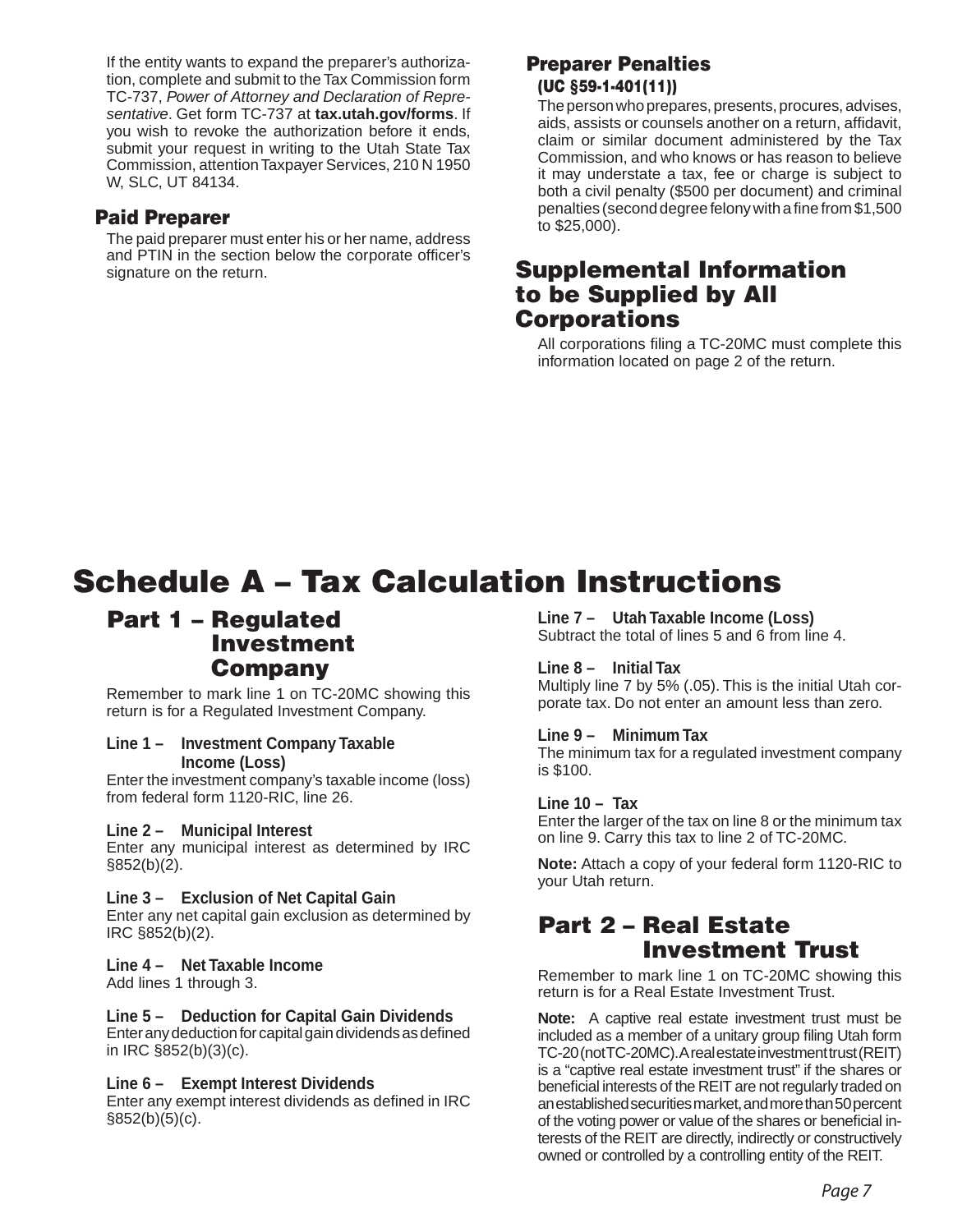#### **Line 1 – REIT Taxable Income (Loss)**

Enter the real estate investment trust's taxable income (loss) from federal form 1120-REIT, line 22.

#### **Line 2 – Income Taxed for Federal Purposes under the IRC but Not Included in Line 1**

Enter the total of all income items taxed for federal purposes under the Internal Revenue Code but not included in the amount entered on line 1.

#### **Line 3 – Federal Net Operating Loss Deduction**

Enter any federal net operating loss deduction from federal form 1120-REIT, line 21a.

#### **Line 4 – Apportionable Income (Loss)**

Add lines 1 through 3.

#### **Line 5 – Apportionment Fraction**

Enter 1.000000, or the fraction (decimal) from Schedule J line 9, 13 or 16, if applicable.

#### **Line 6 – Taxable Income (Loss)**

Multiply the apportionable income (loss) on line 4 by the apportionment fraction on line 5.

If there is a Utah net loss on line 6, the REIT must carry the loss back to the three preceding years (subject to the \$1,000,000 limitation), unless an election was made to forego the federal loss carryback and carry the federal loss forward. If an election is made to forego the federal net operating loss carryback, the federal election is considered made also for Utah tax purposes unless the corporation makes a specific election to carry back the loss for Utah purposes. Enter an "X" in the appropriate box:

**Yes,** to forego the Utah net loss carryback, or

**No,** to treat the Utah net loss as a carryback.

If neither box is marked, the Utah net loss must be carried back to the earliest of the three preceding tax years. If not entirely used to offset income of that year, it must be carried to the second year preceding the loss year. Any remaining loss must be carried to the taxable year immediately preceding the loss year. Any remaining loss should be carried forward.

**To claim a refund from a Utah net loss carryback, submit form TC-20L,** *Utah Application for Refund from a Corporation Loss Carryback***. Do not submit an amended return for the purpose of claiming a loss carryback.**

#### **Line 7 – Utah Losses Carried Forward from Prior Years**

Losses incurred in years beginning on or after Jan. 1, 1994, which remain after all carrybacks have been applied, may be carried forward for fifteen taxable years following the taxable year of the loss.

Attach documentation to the return to support the loss amounts carried forward on line 7.

**Line 8 – Utah Taxable income (Loss)** Subtract line 7 from line 6.

#### **Line 9 – Initial Tax**

Multiply line 8 by 5% (.05). This is the initial Utah corporate tax. Do not enter an amount less than zero.

#### **Line 10 – Minimum Tax**

The minimum tax for a real estate investment company is \$100.

#### **Line 11 – Tax**

Enter the larger of the tax on line 9 or the minimum tax on line 10. Carry this tax to line 2 of TC-20MC.

**Note:** Attach a copy of your federal form 1120-REIT to your Utah return.

### **Part 3 – Homeowners Association with IRC Section 528 Income**

Remember to mark line 1 on TC-20MC showing this return is for a Homeowners Association.

#### **Line 1 – Taxable Income (Loss)**

Enter the taxable income (loss) from federal form 1120-H, line 19.

#### **Line 2 – Tax**

Multiply line 1 by 5% (.05). This is the Utah corporate tax. Do not enter an amount less than "0." Carry this tax to line 2 of TC-20MC.

A homeowners association is not subject to the \$100 minimum tax.

Homeowners associations filing federal form 1120-H and Utah TC-20MC are not allowed net operating loss deductions.

**Note:** Attach a copy of your federal form 1120-H to your Utah return.

### **Part 4 – Unincorporated Exempt Organization or Exempt Corporation having Unrelated Business Income**

Remember to mark line 1 on TC-20MC showing this return is for an Unincorporated Exempt Organization or Exempt Corporation having Unrelated Business Income.

#### **Line 1 – Unrelated Business Taxable Income (Loss)**

Enter the unrelated business taxable income (loss) from federal form 990-T, line 34.

#### **Line 2 – Apportionment Fraction**

Enter 1.000000, or the fraction (decimal) from Schedule J, line 9, 13 or 16, if applicable.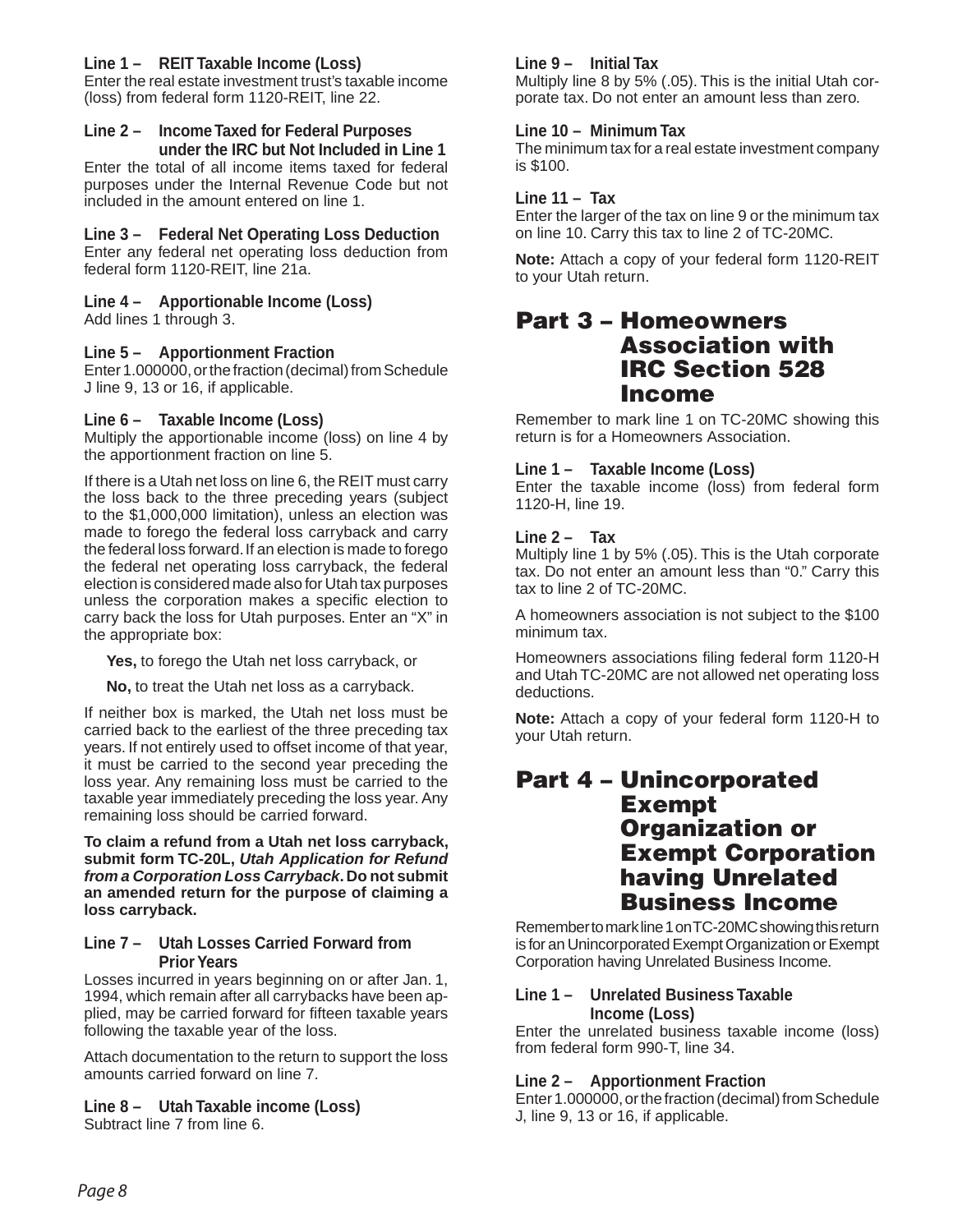**Note:** Only the property, payroll and sales included in the computation of unrelated business income or directly related to the unrelated business income of an exempt organization may be included when apportioning income.

#### **Line 3 – Utah Taxable Income (Loss)**

Multiply the unrelated business taxable income (loss) on line 1 by the apportionment fraction on line 2.

Utah taxable income for an exempt organization having unrelated business income begins with federal taxable income after deduction of any federal net operating loss. Consequently, Utah losses are not separately carried forward for these entities. If federal Form 990-T is amended for a tax year to claim a federal net operating loss carryback from a later year, a Utah amended form TC-20MC must also be filed for that year in order to claim the loss for Utah purposes.

#### **Line 4 – Tax**

Multiply line 3 by 5% (.05). This is the Utah corporate tax. Do not enter an amount less than "0." Carry this tax to line 2 of TC-20MC.

An unincorporated exempt organization or an exempt corporation having unrelated business income is not subject to the \$100 minimum tax.

**Note:** Attach a copy of your federal form 990-T to your Utah return.

### **Part 5 – One-day Target Corporation with an IRC Section 338 Election**

Remember to mark line 1 on TC-20MC showing this return is for a One-day Target Corporation with an IRC §338 Election.

### **Line 1 – Gain (Loss) on Deemed Sale of Assets**

Enter the gain or (loss) on the deemed sale of assets included in federal taxable income before any net operating loss from the target corporation.

### **Line 2 – Apportionment Fraction**

Enter the apportionment fraction of the target corporation.

The gain or (loss) on the deemed sale of assets must be apportioned to Utah using the apportionment fraction, calculated to six decimals, of the target corporation. This fraction must be calculated on a separate entity basis for the most recent preceding taxable year consisting of 180 days or more.

#### **Line 3 – Utah Apportioned Gain (Loss)**

Multiply the gain (loss) on deemed sale of assets on line 1 by the apportionment fraction on line 2.

#### **Line 4 – Utah Losses Carried Forward from Prior Years**

Utah net losses incurred by the target corporation in years beginning on or after Jan. 1, 1994 may be carried forward up to 15 years and applied against income on the one-day corporation tax return. Any remaining target corporation losses are forfeited.

### **Line 5 – Utah Taxable Gain (Loss)**

Subtract line 4 from line 3.

#### **Line 6 – Initial Tax**

Multiply line 5 by 5% (.05). This is the initial Utah corporate tax. Do not enter an amount less than zero.

### **Line 7 – Minimum Tax**

The minimum tax for a one-day target corporation is \$100.

### **Line 8 – Tax**

Enter the larger of the tax on line 6 or the minimum tax on line 7. Carry this tax to line 2 of TC-20MC.

**Note:** Attach a copy of your federal form 8023 to your Utah return.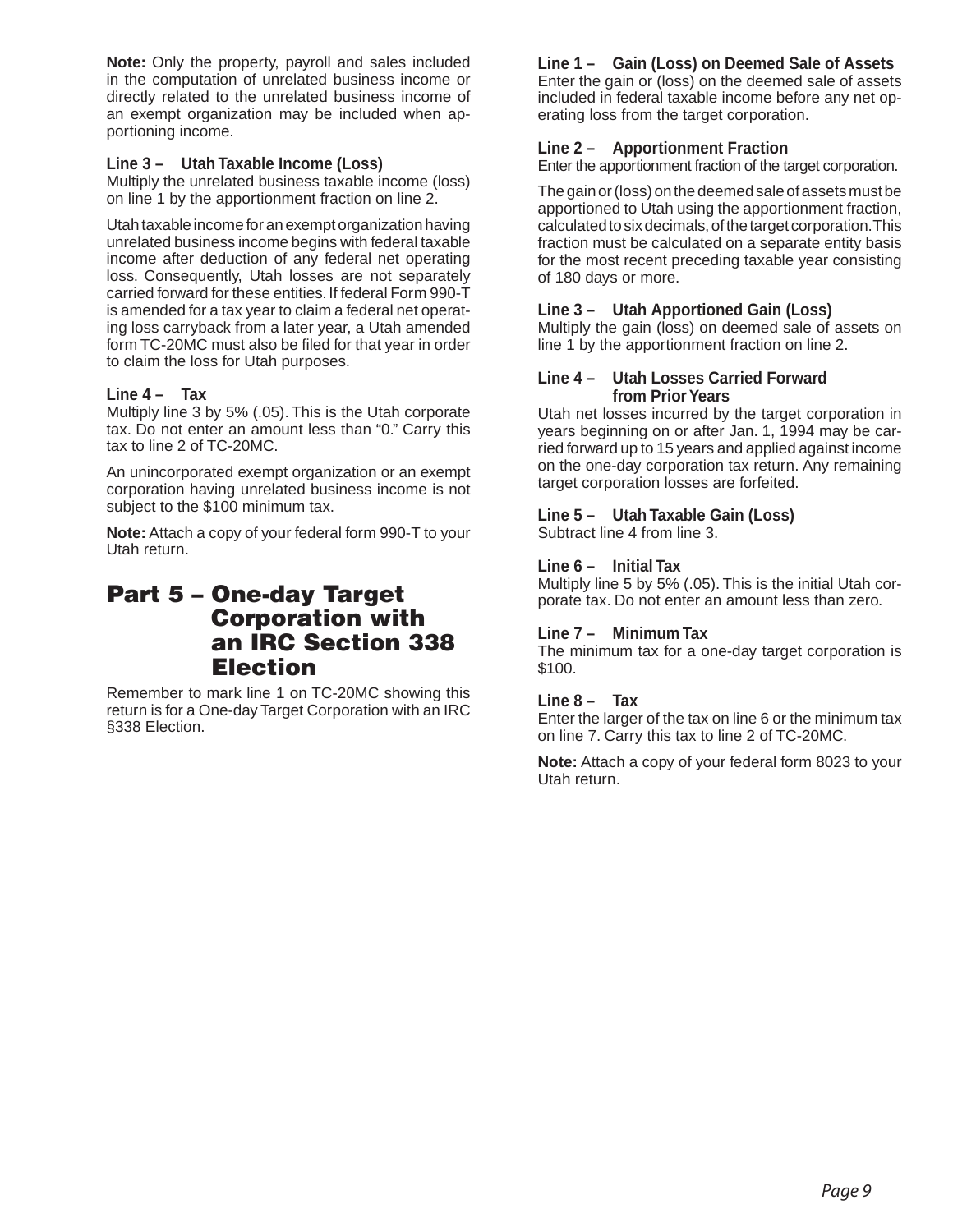# **Schedule B – Refundable Credits Instructions**

If you claim any of the following refundable credits, write the **code and amount** of each credit you are claiming on Schedule B. Add all the refundable credits and carry the total to TC-20MC, line 5.

An explanation of each refundable credit is listed below.

#### **Use these codes on Schedule B**

- **39** Renewable Commercial Energy Systems Tax **Credit**
- **40** Targeted Business Tax Credit
- **43** Pass-through Entity Withholding Tax Credit
- **46** Mineral Production Withholding Tax Credit
- **47** Agricultural Off-highway Gas/Undyed Diesel Fuel Tax Credit
- **48** Farm Operation Hand Tools Credit

#### **(39) Renewable Commercial Energy Systems Tax Credit (UC §59-7-614)**

This credit is for reasonable costs, including installation, of a commercial energy system that is an active solar system, a direct-use geothermal system, a geothermal heat-pump system, a hydro-energy system, or a passive solar system. Credit is also allowed for a commercial system that uses wind, geothermal electricity or biomass equipment.

Get form TC-40E, *Renewable Residential and Commer*cial Energy Systems Tax Credits, from the Utah Office of Energy Development with their certification stamp, verifying the credit is approved and showing the amount of the approved credit. Do not send this form with your return. Keep the form and all related documents with your records.

For more information, contact:

Utah Office of Energy Development PO Box 144845 Salt Lake City, UT 84114-4845 801-538-8718 **energy.utah.gov**

#### **(40) Targeted Business Tax Credit (UC §63M-1-504)**

A business may not claim the targeted business tax credit in the same year the business claims the enterprise zone credit (nonrefundable credit, code 07) or recycling market development zone credit (nonrefundable credit, code 10).

A refundable credit is available to businesses providing a community investment project as defined in UC §§63M-1-501 through 63M-1-503. Get a certified copy of form TC-40TB, *Targeted Business Tax Credit.* Keep this form and all related documents with your records.

For more information, contact:

Governor's Office of Economic Development 60 E South Temple, 3rd Floor PO Box 146950 Salt Lake City, UT 84114-6950 801-538-8804 **goed.utah.gov/incentives/enterprise\_zones**

#### **(43) Pass-through Entity Withholding Tax Credit (UC §59-7-614.4)**

If a pass-through entity is required to withhold Utah income tax on any income attributable to this corporation under §59-10-1403.2, the pass-through entity must provide a Utah Schedule K-1 showing the amount of Utah withholding paid on behalf of this corporation. Enter this amount as a refundable credit using code 43.

Attach copies of Utah Schedule K-1(s) to the return to receive proper credit.

#### **(46) Mineral Production Withholding Tax Credit (UC §59-6-102)**

Enter the total of the mineral production tax withheld as shown on forms TC-675R or Utah Schedule K-1(s) for the tax year. For a fiscal year corporation, the credit is claimed on the corporate return required to be filed during the year following the December closing period of the form TC-675R.

Attach copies of form TC-675R or Utah Schedule K-1(s) to the return to receive proper credit.

#### **(47) Agricultural Off-Highway Gas/Undyed Diesel Fuel Tax Credit (UC §59-13-202)**

You may claim a credit of 24.5 cents per gallon for motor fuel and undyed diesel fuel bought in Utah to operate stationary farm engines and self-propelled farm machinery used solely for commercial nonhighway agricultural use if the fuel was taxed at the time it was bought.

This does not include (but is not limited to) the following: golf courses, horse racing, boat operations, highway seeding, vehicles registered for highway use, hobbies, and personal farming, etc.

#### **Credit calculation:**

Gallons  $\frac{245}{2}$  = Credit  $\frac{245}{2}$ 

There is no form for this credit. Keep all related documents with your records.

#### **(48) Farm Operation Hand Tools Credit (UC §59-7-614.1)**

This credit is for sales and use tax paid on hand tools purchased and used or consumed primarily and directly in a farming operation in Utah. The credit only applies if the purchase price of a tool is more than \$250.

There is no form for this credit. Keep all related documents with your records.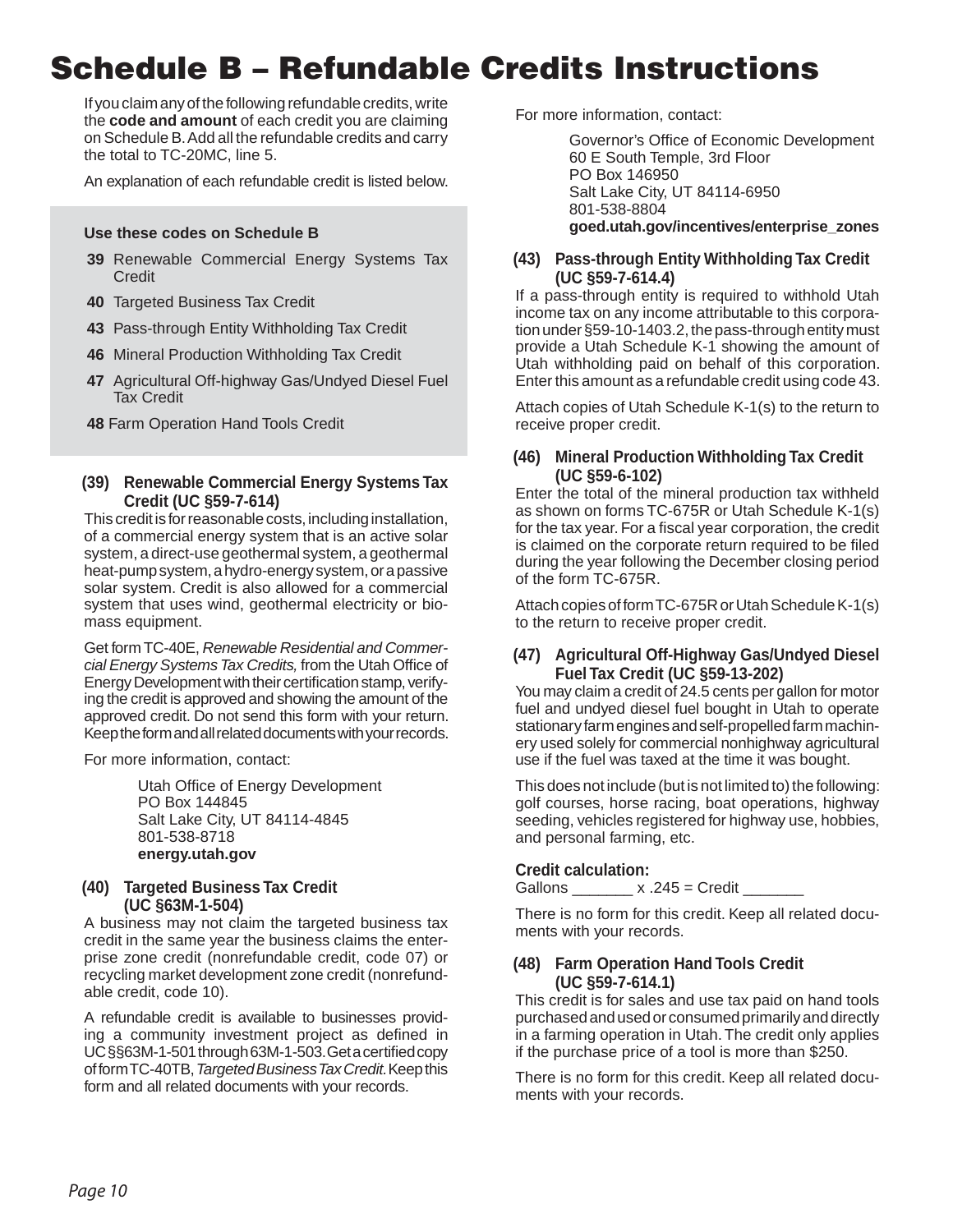# **Schedule E – Prepayments of Any Type Instructions**

#### **Line 1 – Overpayment Applied from Prior Year**

Enter the amount of any refund applied from the prior year to the current year's tax liability.

#### **Line 2 – Extension Prepayment**

List the date and amount of any extension prepayment. Enter the check number if payment was not made electronically.

#### **Line 3 – Other Prepayments**

List the date and amount of all prepayments made for the filing period. Enter the check number if payment was not made electronically. Enter the total amount on line 3. Attach additional pages, if necessary.

#### **Line 4 – Total Prepayments**

Add lines 1, 2 and 3. Enter the total on this line and on TC-20MC, line 6.

# **Schedule J – Apportionment Schedule Instructions**

*Use Schedule J ONLY if completing Schedule A, Part 2, Real Estate Investment Trust; Part 4, Unincorporated Exempt Organization or Exempt Corporation; or Part 5, One-day Target Corporation.*

Use TC-20, Schedule J to calculate the portion of the taxpayer's income attributable to Utah, if the taxpayer does business both within and outside of Utah.

Complete TC-20, Schedule J to determine the apportionment fraction (decimal). The factors express a ratio for tangible property in Utah to total tangible property everywhere, for wages and salaries in Utah to total wages and salaries everywhere, and for sales in Utah to total sales everywhere. These factors or ratios are used to arrive at the Utah apportionment fraction calculated to **six decimals**. This fraction (decimal) is then applied to the apportionable income (or loss) on the return to arrive at the amount of income (or loss) apportioned to Utah. In cases where one or more of the factors is omitted due to peculiar aspects of the business operations, use the number of factors present to determine the Utah apportionment fraction.

## **Sales Factor Weighted Taxpayers**

For tax years beginning after 2010, every multistate taxpayer must determine if they are a Sales Factor Weighted Taxpayer. A sales factor weighted taxpayer is a taxpayer having greater than 50 percent of total sales everywhere generated by economic activities performed by the taxpayer, and classified in a NAICS code of the 2002 or 2007 North American Industry Classification System, **except** for a NAICS code within:

- Section 21, Mining;
- Section 31-33, Manufacturing;
- Section 48-49, Transportation and Warehousing;
- Section 51, Information (except for Subsector 519, Other Information Services); or
- Section 52, Finance and Insurance.

A taxpayer who is a partner in a partnership **must** include their pro rata share of the partnership's sales in determining whether they meet the "50 percent of total sales everywhere" requirement above.

For water's edge and worldwide combined unitary groups, the group is a sales factor weighted taxpayer if greater than 50 percent of the total sales everywhere of the unitary group are classified in NAICS codes except those codes listed above.

A taxpayer who is a sales factor weighted taxpayer must calculate the apportionment fraction under Part 3.

## **Other Multistate Taxpayers**

For multistate taxpayers that are not sales factor weighted taxpayers, an election may be made to double weight the sales factor in the apportionment calculation. The election is made by entering an "X" on line 10 and completing lines 11 through 13 on Schedule J.

Income or loss from partnership or joint venture interests must be included in income and apportioned to Utah through application of the three-factor formula consisting of property, payroll and sales.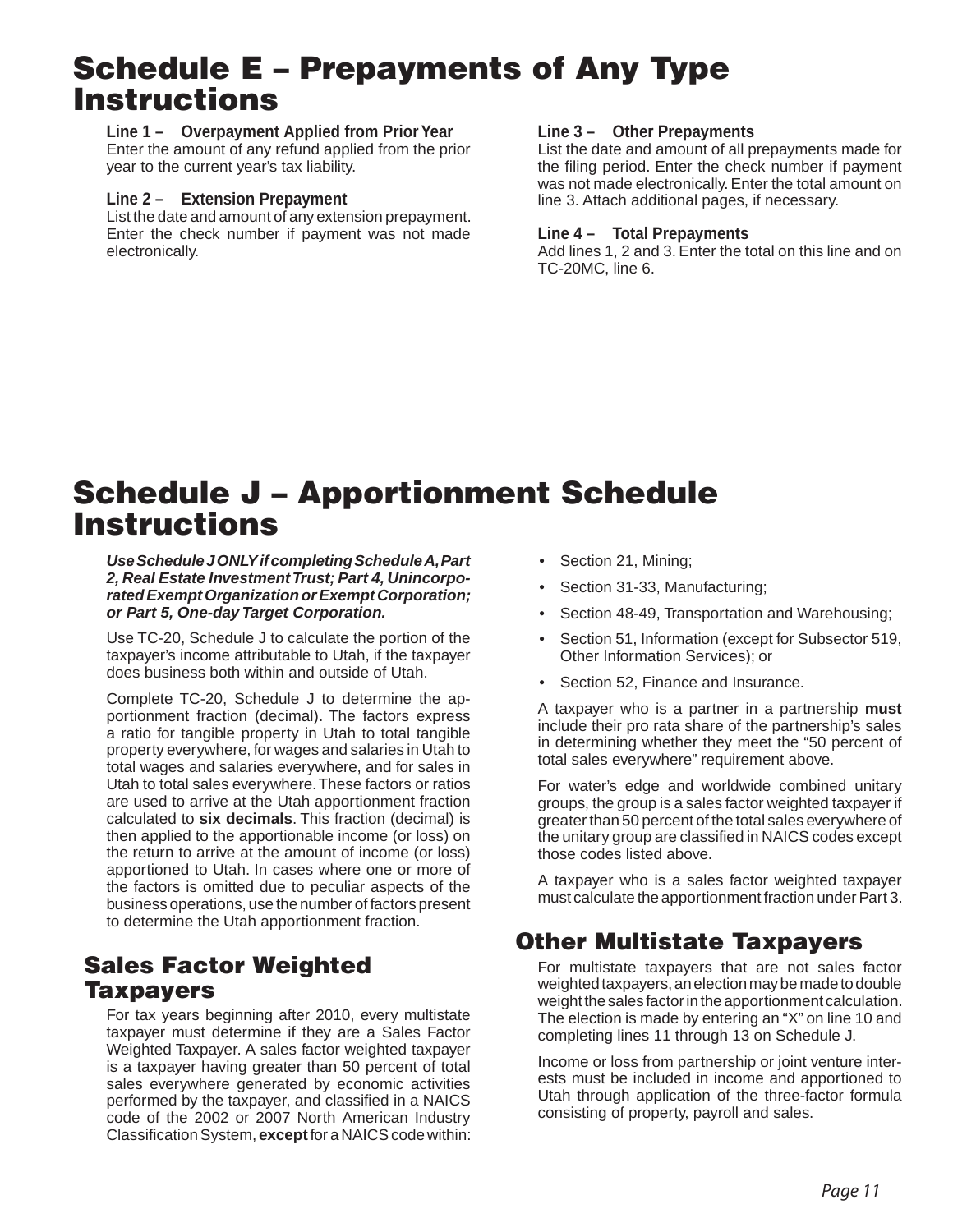For apportionment purposes, the portion of partnership or joint venture property, payroll and sales to be included in the taxpayer's property, payroll and sales factors must be computed on the basis of the taxpayer's ownership interest in the partnership or joint venture.

#### **Business Activity**

Briefly describe the nature and location(s) of your Utah business activities in the space provided at the top of this schedule.

#### **Lines 1a - 1f – Property Factor**

Show the average cost value during the taxable year of real and tangible personal property used in the business within Utah (including leased property) in column A and overall (including Utah) in column B.

Property owned by the taxpayer is valued at its original cost. Property rented by the taxpayer is valued at eight times the net annual rental rate. Net annual rental rate is the annual rental rate paid by the taxpayer less the annual rate received by the taxpayer from sub-rentals.

The average value of property must be determined by averaging the cost values at the beginning and end of the tax period. However, monthly values may be used or required if monthly averaging more clearly reflects the average value of the taxpayer's property.

A supporting schedule should be attached whenever monthly averaging is used.

Enter totals of lines 1a through 1e in the respective columns on line 1f.

#### **Line 2 – Property Factor Calculation**

Determine the property factor (decimal) by dividing line 1f column A by line 1f column B.

#### **Line 3 – Payroll Factor**

Wages, salaries, commissions and other includable compensation paid to employees for personal services must be included in the Utah factor to the extent the services, for which the compensation was paid, were rendered in Utah.

Compensation is paid in Utah if:

- 1. the individual's service is performed entirely within Utah;
- 2. the individual's service is performed both within and outside Utah, but the service performed outside Utah is incidental to the individual's service within Utah; or
- 3. some of the service is performed in Utah and:
	- a. the base of operations or, if there is no base of operations the place where the service is directed or controlled, is within Utah; or
	- b. the base of operations or the place where the service is directed or controlled is not in any state where some part of the service is performed, but the individual's residence is in Utah.

Amounts reportable for employment security purposes may ordinarily be used to determine the wage factor.

Overall wages, including Utah, are listed in column B.

#### **Line 4 – Payroll Factor Calculation**

Determine the payroll factor (decimal) by dividing line 3a column A by line 3a column B.

#### **Lines 5a - 5h – Sales Factor**

The sales factor is the fraction the sales or charges for services within Utah for the taxable year bear to the overall sales for the taxable year. Gross receipts from the performance of services in Utah are assigned to the Utah sales numerator if the purchaser of the service receives a greater benefit of the service in Utah than in any other state.

Taxpayers that perform a service both in and outside Utah must include service income on line 5g in column A (Inside Utah) if the purchaser of the service receives a greater benefit of the service in Utah than in any other state. The former "cost of performance" method no longer applies. (See UC §59-7-319(3)(a).)

Sales of tangible personal property are in Utah if the property is delivered or shipped to a purchaser within Utah regardless of the F.O.B. point or other conditions of the sale, or if the property is shipped from an office, store, warehouse, factory or other place of storage in Utah and:

- 1. the purchaser is the United States Government, or
- 2. the taxpayer is not taxable in the state of the purchaser.

Overall sales, including Utah, are listed in column B.

**Note:** Securities brokerage businesses must follow the provisions in UC §59-7-319(6).

Enter totals of lines 5a through 5g in their respective columns on line 5h.

#### **Line 6 – Sales Factor Calculation**

Determine the sales factor (decimal) by dividing line 5h column A by line 5h column B.

## **NAICS Code for Taxpayer**

#### **Line 7 – NAICS Code**

Enter the six-digit NAICS code for this taxpayer from your federal return. This is a mandatory field and must be completed. Your apportionment method may be determined by your NAICS code. See *Sales Factor Weighted Taxpayers* above.

## **Equally-Weighted Three Factor Formula Election**

If you are **not** a sales factor weighted taxpayer and are **not** electing the double-weighted sales factor (see lines 10 through 13 below), complete lines 8 and 9. If you are a sales factor weighted taxpayer or you are electing the double-weighted sales factor, leave lines 8 and 9 blank.

#### **Line 8 – Total Factors**

Enter the sum of the factors from lines 2, 4 and 6.